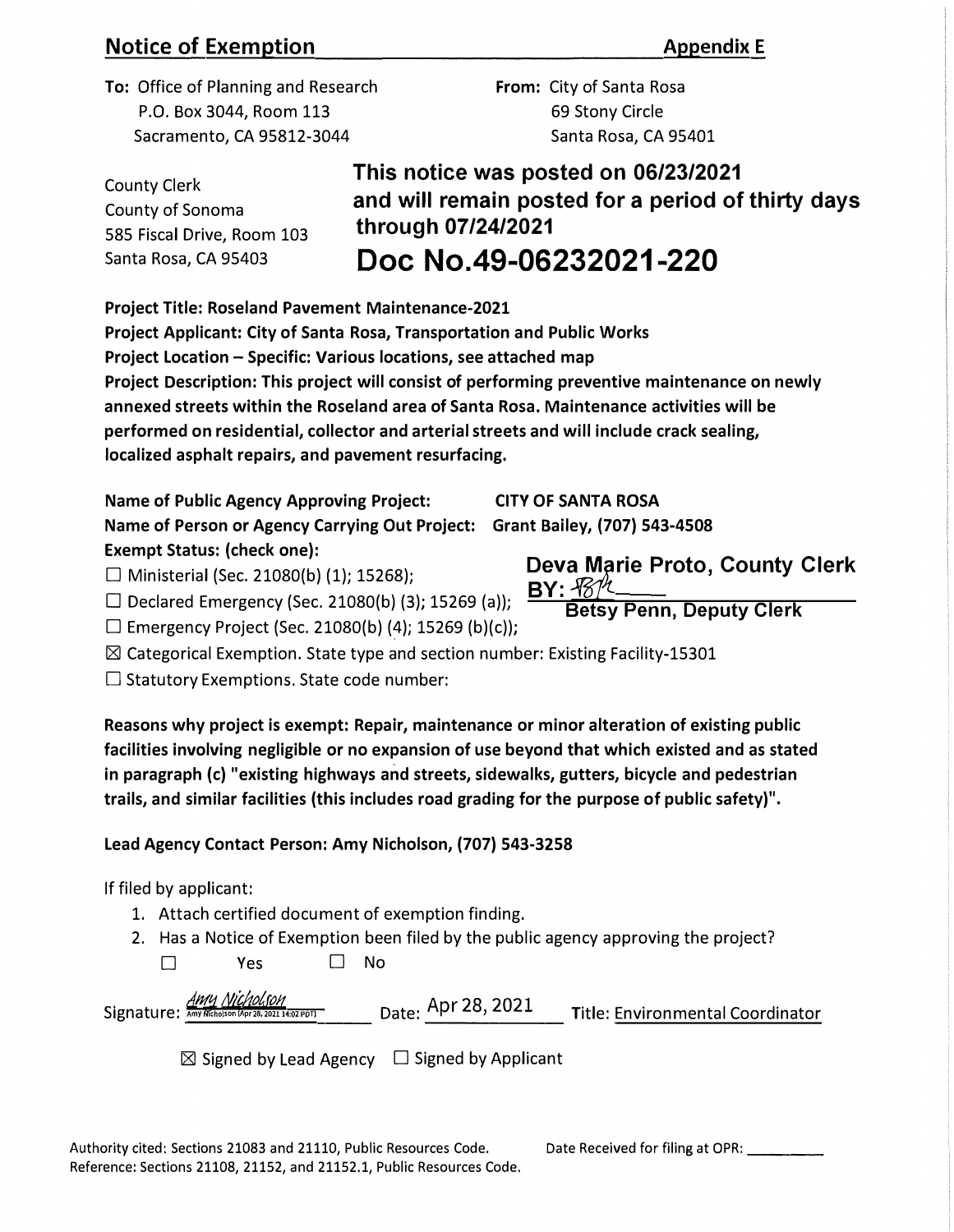|                                                                                                                                                                         |                                          | <b>RECEIPT NUMBER:</b><br>49-06232021-220 |                     |                                       |                                                                                                                                                                                                                                                                                                                     |
|-------------------------------------------------------------------------------------------------------------------------------------------------------------------------|------------------------------------------|-------------------------------------------|---------------------|---------------------------------------|---------------------------------------------------------------------------------------------------------------------------------------------------------------------------------------------------------------------------------------------------------------------------------------------------------------------|
|                                                                                                                                                                         |                                          |                                           |                     |                                       | STATE CLEARINGHOUSE NUMBER (If applicable)                                                                                                                                                                                                                                                                          |
| SEE INSTRUCTIONS ON REVERSE. TYPE OR PRINT CLEARLY.                                                                                                                     |                                          |                                           |                     |                                       |                                                                                                                                                                                                                                                                                                                     |
| <b>LEAD AGENCY</b><br>CITY OF SANTA ROSA-CAPITAL PROJECTS ENGINEERING                                                                                                   | <b>LEADAGENCY EMAIL</b>                  |                                           |                     | <b>DATE</b><br>06/23/2021             |                                                                                                                                                                                                                                                                                                                     |
| COUNTY/STATE AGENCY OF FILING<br><b>SONOMA</b>                                                                                                                          |                                          | DOCUMENT NUMBER<br>21-0623-03             |                     |                                       |                                                                                                                                                                                                                                                                                                                     |
| <b>PROJECT TITLE</b><br>ROSELAND PAVEMENT MAINTENANCE-2021                                                                                                              |                                          |                                           |                     |                                       |                                                                                                                                                                                                                                                                                                                     |
| PROJECT APPLICANT NAME<br>CITY OF SANTA ROSA-CAPITAL PROJECTS                                                                                                           | <b>PROJECT APPLICANT EMAIL</b>           |                                           |                     | <b>PHONE NUMBER</b><br>(707) 543-3258 |                                                                                                                                                                                                                                                                                                                     |
| <b>PROJECT APPLICANT ADDRESS</b><br>69 STONY CIR                                                                                                                        | <b>CITY</b><br><b>SANTA ROSA</b>         | <b>STATE</b><br>CA                        |                     | <b>ZIP CODE</b><br>95401              |                                                                                                                                                                                                                                                                                                                     |
| PROJECT APPLICANT (Check appropriate box)<br>区 Local Public Agency<br><b>School District</b>                                                                            | Other Special District.                  |                                           | <b>State Agency</b> |                                       | <b>Private Entity</b>                                                                                                                                                                                                                                                                                               |
| <b>CHECK APPLICABLE FEES:</b><br>Environmental Impact Report (EIR)                                                                                                      |                                          | \$3,445.25                                |                     |                                       | $\frac{1}{2}$ $\frac{1}{2}$ $\frac{1}{2}$ $\frac{1}{2}$ $\frac{1}{2}$ $\frac{1}{2}$ $\frac{1}{2}$ $\frac{1}{2}$ $\frac{1}{2}$ $\frac{1}{2}$ $\frac{1}{2}$ $\frac{1}{2}$ $\frac{1}{2}$ $\frac{1}{2}$ $\frac{1}{2}$ $\frac{1}{2}$ $\frac{1}{2}$ $\frac{1}{2}$ $\frac{1}{2}$ $\frac{1}{2}$ $\frac{1}{2}$ $\frac{1}{2}$ |
| □ Millgated/Negative Declaration (MND)(ND)                                                                                                                              |                                          | \$2,480,25                                |                     |                                       | $\langle AA \rangle$<br>the company of the company of the company of the company of the company of the company of the company of the company of the company of the company of the company of the company of the company of the company of the company                                                               |
| Certified Regulatory Program (CRP) document - payment due directly to CDFW<br>\$1,171.25                                                                                |                                          |                                           |                     |                                       |                                                                                                                                                                                                                                                                                                                     |
| 区 Exempt from fee<br>■ Notice of Exemption (attach)<br>CDFW No Effect Determination (attach)<br>$\Box$ Fee previously paid (attach previously issued cash receipt copy) |                                          |                                           |                     |                                       |                                                                                                                                                                                                                                                                                                                     |
| □ Water Right Application or Petition Fee (State Water Resources Control Board only)<br>□ County documentary handling fee<br>$\Box$ Other                               |                                          | \$850,00                                  |                     |                                       | \$50.00                                                                                                                                                                                                                                                                                                             |
| <b>PAYMENT METHOD:</b><br>$\Box$ Cash<br>$\Box$ Credit<br>$\Box$ Check<br><b>区</b> Other                                                                                |                                          | <b>TOTAL RECEIVED</b>                     |                     |                                       | \$50.00                                                                                                                                                                                                                                                                                                             |
| <b>SIGNATURE</b>                                                                                                                                                        | AGENCY OF FILING PRINTED NAME AND TITLE  |                                           |                     |                                       |                                                                                                                                                                                                                                                                                                                     |
|                                                                                                                                                                         | Betsy Penn, Deputy County Clerk-Recorder |                                           |                     |                                       |                                                                                                                                                                                                                                                                                                                     |

 $\mathbf{r}$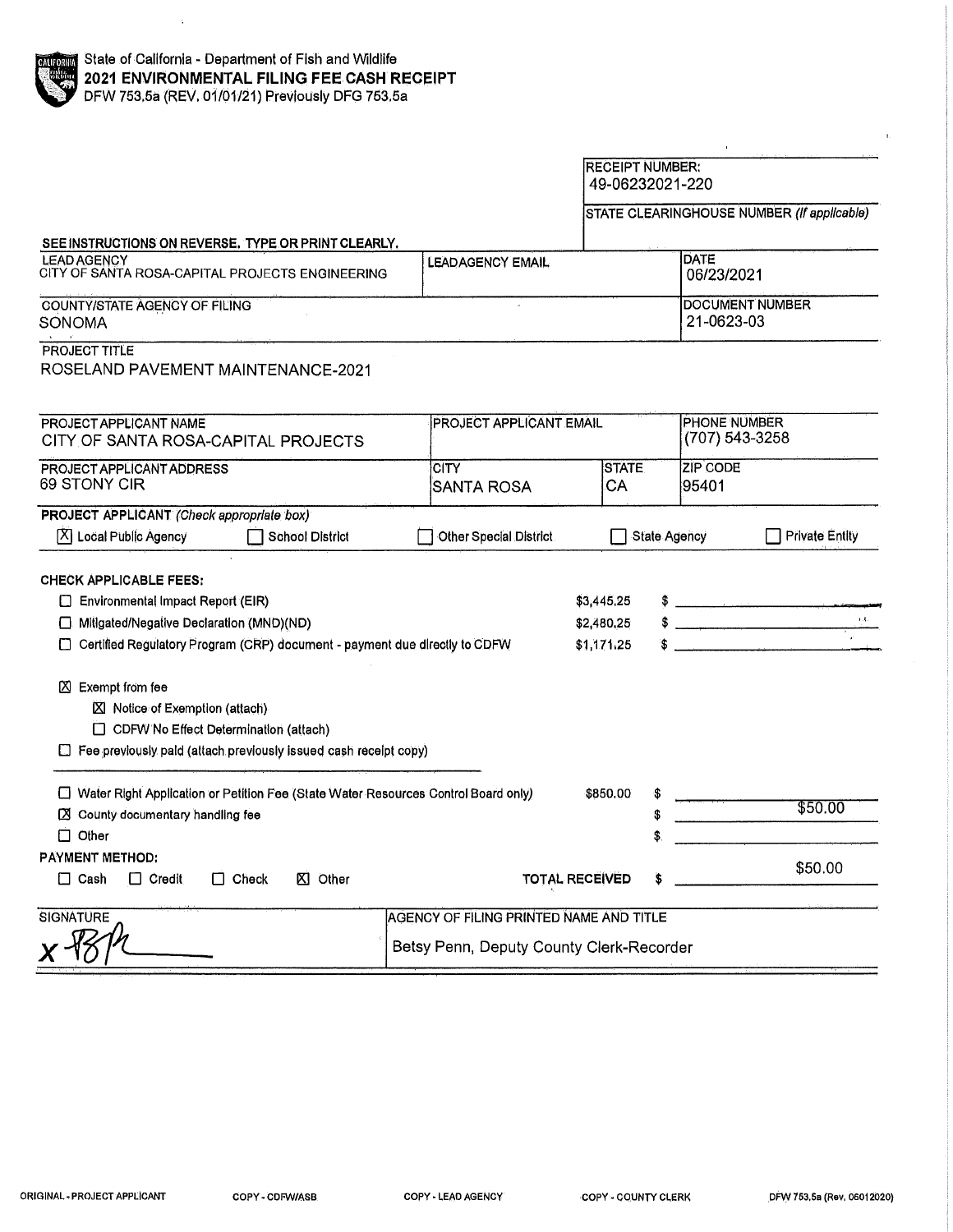